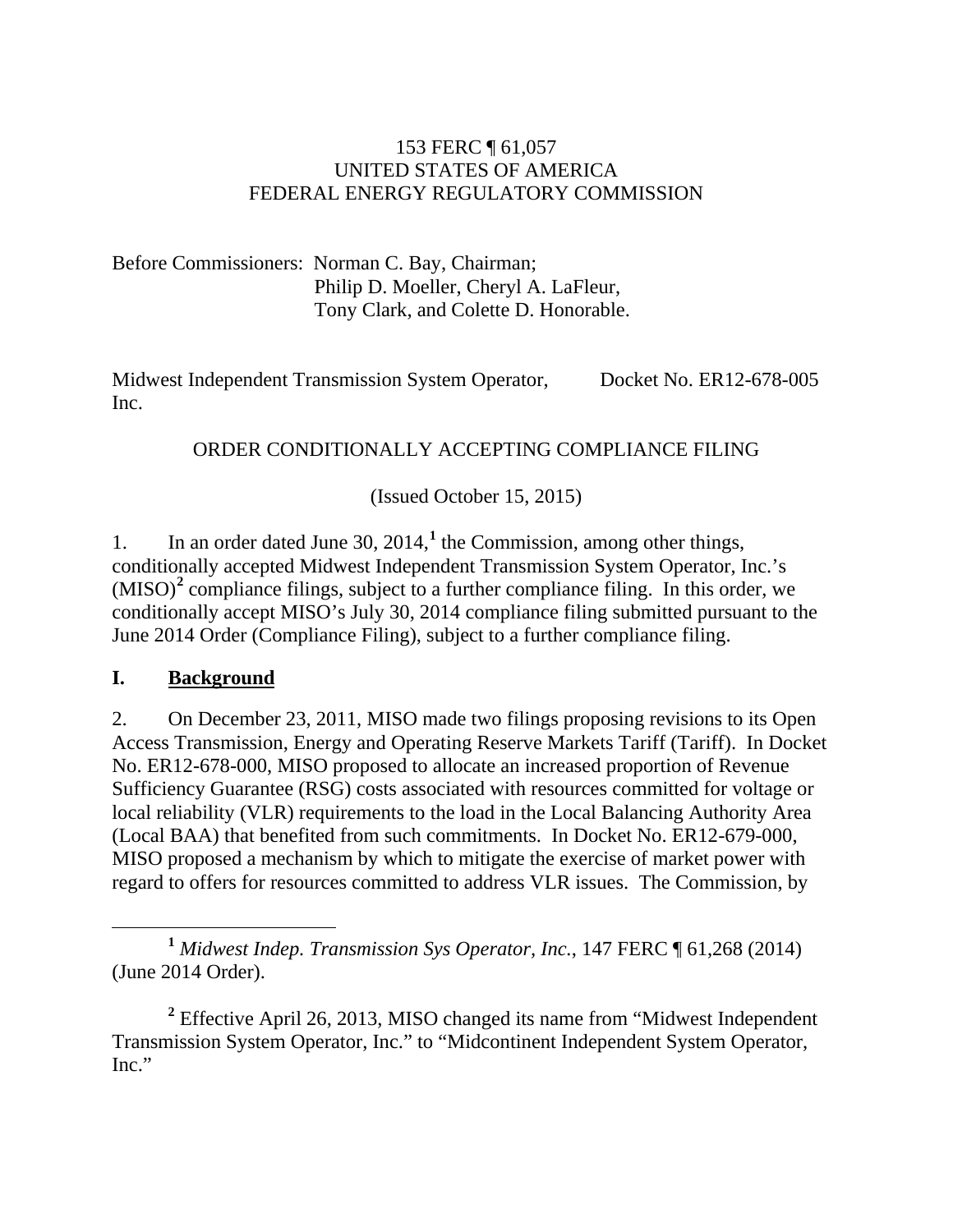order dated March 31, 2012,**[3](#page-1-0)** accepted and suspended for five months both of MISO's filings, subject to the outcome of a technical conference and to further Commission order. The Commission held the technical conference on May 15, 2012 and subsequently received briefs and reply briefs from the parties. In an order dated August 31, 2012,**[4](#page-1-1)** the Commission conditionally accepted MISO's proposals based on the entire record of the proceeding, including the technical conference and subsequent pleadings, and ordered a compliance filing.

3. In an order dated June 30, 2014,**[5](#page-1-2)** the Commission granted rehearing of the August Order, and conditionally accepted MISO's compliance filings, subject to a further compliance filing. In addition, pursuant to section 206 of the Federal Power Act (FPA),**[6](#page-1-3)** the Commission instituted an investigation as to the just and reasonable allocation of VLR costs to pseudo-tied load in Docket No. EL14-58-000. The Commission also established hearing and settlement judge procedures, established a refund effective date, and consolidated the instant proceedings for purposes of hearing and settlement judge procedures.

## **II. June 2014 Order**

4. In the June 2014 Order, the Commission conditionally accepted MISO's compliance filing subject to further changes to the Tariff provisions governing both the mitigation of offers for resources committed to address VLR issues and allocation of VLR costs. Specifically, for those Tariff provisions governing cost allocation of VLRs, the Commission required MISO to remove from Tariff section 1.74a, regarding commercially significant VLRs, the phrase "at the discretion of the Transmission Provider." The Commission explained that it had previously required MISO to add criteria for determining a commercially significant VLR in order to limit MISO's discretion and this phrase still provided MISO with too much discretion. **[7](#page-1-4)** Similarly, the Commission required MISO to remove the same language in section 40.3.3.xviii, regarding the VLR commitment allocation ratio, because the Commission required more specificity to the determination of when the study would be performed in order to remove

**<sup>3</sup>** *Midwest Indep. Transmission Sys. Operator, Inc.*, 138 FERC ¶ 61,235 (2012).

<span id="page-1-3"></span><span id="page-1-2"></span><span id="page-1-1"></span><span id="page-1-0"></span>**<sup>4</sup>** *Midwest Indep. Transmission Sys. Operator, Inc.*, 140 FERC ¶ 61,171 (2012) (August 2012 Order).

**<sup>5</sup>** June 2014 Order, 147 FERC ¶ 61,268.

**<sup>6</sup>** 16 U.S.C. 824e (20012).

<span id="page-1-4"></span>**<sup>7</sup>** *See* August 2012 Order, 140 FERC ¶ 61,171 at P 81.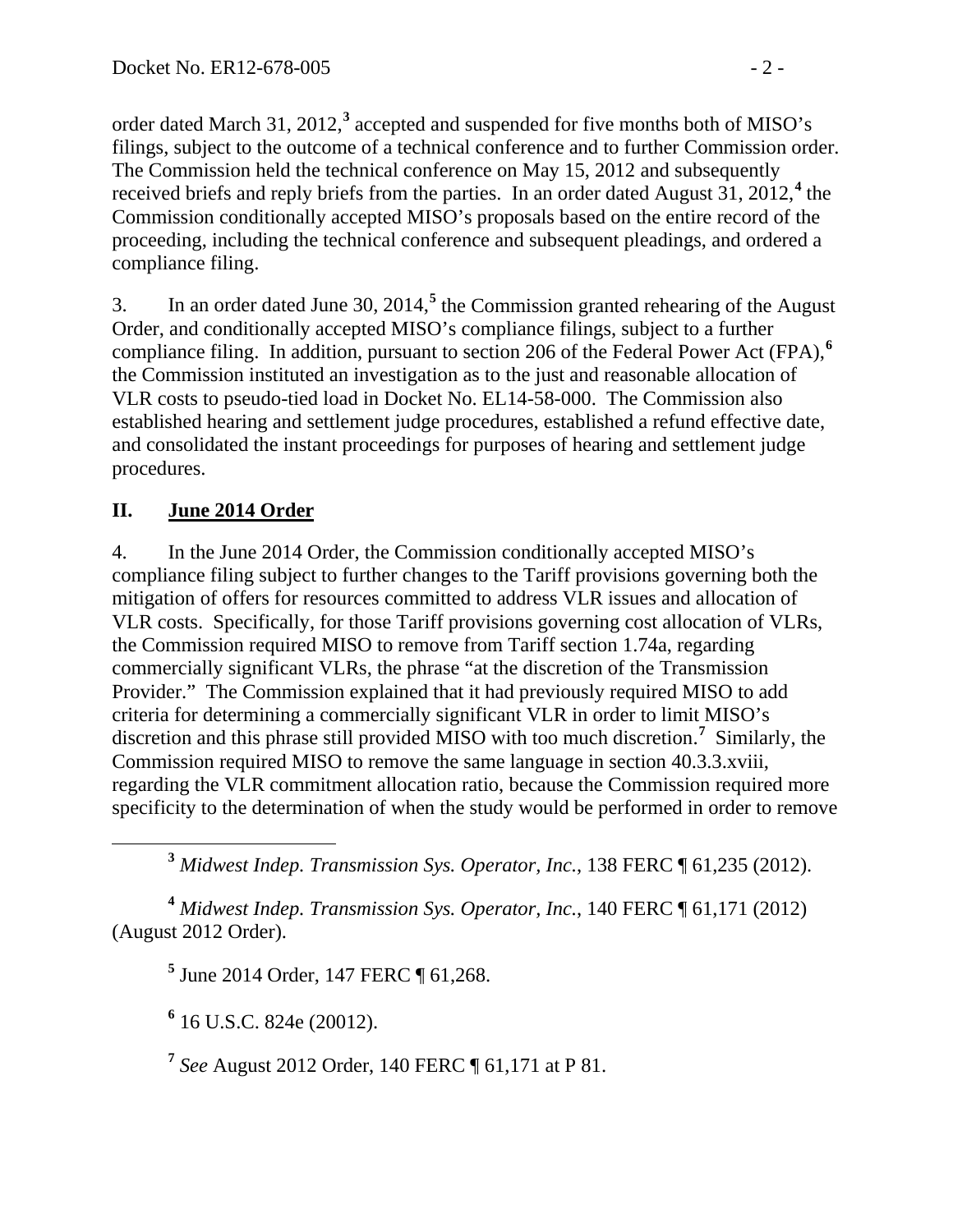MISO's discretion. The Commission also required MISO to include the phrase "or an interested Market Participant" in Schedule 44, as it agreed to do, to ensure consistency between Schedule 44 and section 1.74a.

5. Additionally, the Commission agreed with protesters that MISO has not yet made the process of studying commercially significant VLR commitments open and transparent. While the Commission found in the June 2014 Order that MISO had incorporated much of the study process into the Tariff, MISO only provided a basic summary of the results.<sup>[8](#page-2-0)</sup> The Commission explained that without more information, it is hard to see how interested stakeholders will be able to participate in the study process and ensure that MISO is properly calculating the VLR charges. The Commission agreed with MISO that such information is confidential and should not be provided publicly; however, the Commission found that with suitable non-disclosure agreements, Local BAAs and other interested parties should be able to obtain all of the assumptions and outputs of the model, and the Commission required MISO to provide such information. The Commission noted that similar information is provided during the transmission planning process despite concerns about confidentiality or Critical Energy Infrastructure Information. The Commission added that it saw no reason why MISO could not establish similar safeguards here for confidential or Critical Energy Infrastructure Information.**[9](#page-2-1)** Thus, the Commission directed MISO to incorporate into the Tariff a process for making the study assumptions available to parties willing to sign non-disclosure agreements.

6. The Commission also directed MISO to revise section C of Schedule 44 which states that interested stakeholders may participate in studies "in accordance with the procedures described by the Transmission Provider in a Business Practices Manual."**[10](#page-2-2)** Because MISO had not developed such a Business Practices Manual, the Commission required the reference to such a manual to be removed to clarify that interested stakeholders may participate.

7. With regard to mitigation, the Commission found that MISO had not complied with the Commission's directive to make certain revisions to Tariff sections 64.1.2 and 64.2.1. The Commission again directed MISO, in its compliance filing, to: (1) replace

**<sup>8</sup>** *Id.*

<span id="page-2-1"></span><span id="page-2-0"></span>**<sup>9</sup>** *Preventing Undue Discrimination and Preference in Transmission Service,*  Order No. 890, FERC Stats. & Regs. ¶ 31,241, at P 471 (2007), *order on reh'g*, Order No. 890-A, FERC Stats & Regs. ¶ 31,261, *order on reh'g and clarification*, Order No. 890-B, 123 FERC ¶ 61,299 (2008), *order on reh'g*, Order No. 890-C, 126 FERC ¶ 61,228 (2009), *order on clarification*, Order No. 890-D, 129 FERC ¶ 61,126 (2009).

<span id="page-2-2"></span>**<sup>10</sup>** June 2014 Order, 147 FERC ¶ 61,268 at P 62.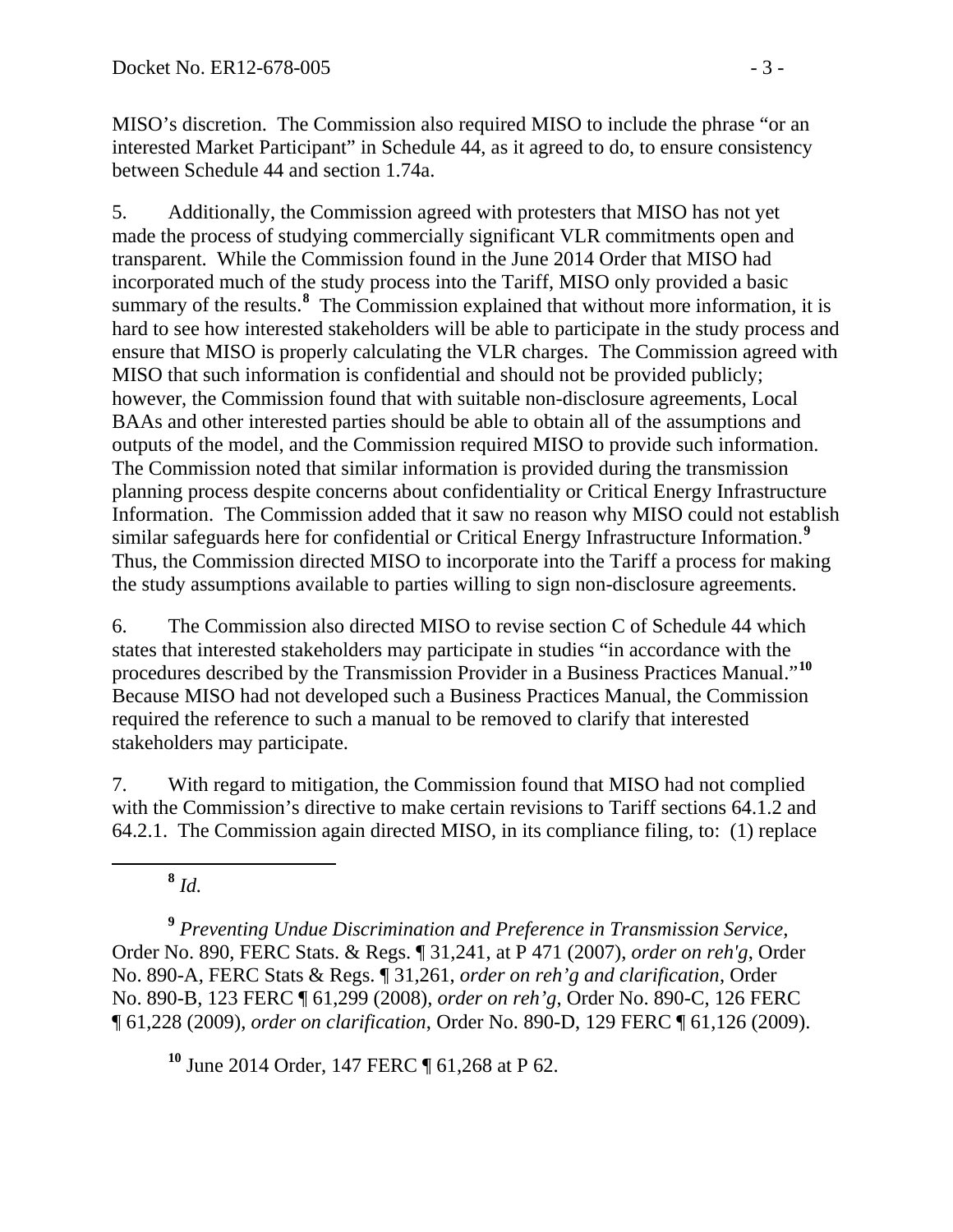"Market Participant submitted Generation Offer" with "Generation Offer" in section 64.1.2.g.i; (2) replace "Reference Level Generation Offer for a Generation Resource" with "Reference Level Generation Offer" in section 64.1.2.g.i; and (3) replace "Generation Resource Voltage and Local Reliability Commitments" with "Voltage and Local Reliability Commitments" in sections 64.2.1.d and 64.2.1.f.**[11](#page-3-0)**

8. The Commission also agreed with protesters that section 65.2.2.b of the Tariff needs to be revised as follows to be clear that Default Offers will apply to all generation resources with VLR commitments, not just those in Narrow Constrained Areas or Broad Constrained Areas:

> A Default Offer shall only be imposed on a Generation or Stored Energy Resource if it is located in a Broad Constrained Area or Narrow Constrained Area and if there are one or more Binding Transmission Constraints or Binding Reserve Zone Constraints defining the area. This limitation shall not apply to impositions of Default Offers on Planning Resources or resources with VLR Commitments. **[12](#page-3-1)**

9. Additionally, the Commission found that MISO had not fully addressed the concerns that provisions elsewhere in the Tariff could be read to preclude VLR mitigation outside of Narrow Constrained Areas or Broad Constrained Areas. Accordingly, the Commission directed MISO to revise section 63.2 as follows:

> The categories of conduct that are inconsistent with competitive conduct include the categories of conduct specified in Section 63.3 below. In general, the Transmission Provider shall consider a Market Participant's conduct for a given Electrical Facility to be inconsistent with competitive conduct if the conduct would (i) reduce the net revenue associated with the facility, but for the effect of the conduct on market outcomes; or (ii) inefficiently reduce the capability of the Transmission System. The Mitigation Measures will only apply in the presence of a Binding Transmission Constraint or a Binding Reserve Zone Constraint or where there is a VLR Commitment. Binding Transmission constraints shall include constraints that are monitored by the

<span id="page-3-0"></span>**<sup>11</sup>** *Id.* P 64.

<span id="page-3-1"></span>**<sup>12</sup>** Tariff § 65.2.2.b; June 2014 Order, 147 FERC ¶ 61,268 at P 65.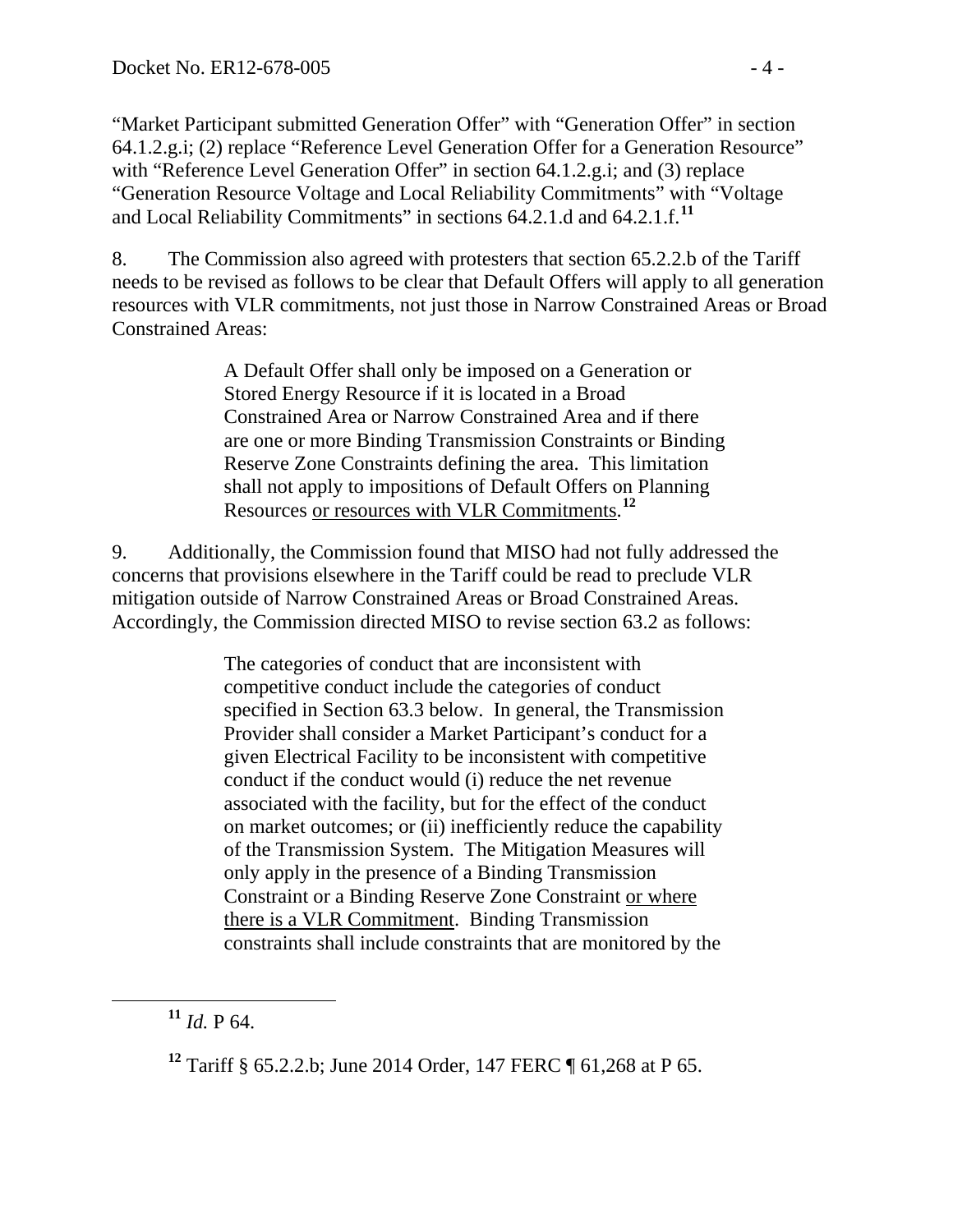Transmission Provider and affect the dispatch or commitment of Electrical Facilities in the Transmission Provider Region.**[13](#page-4-0)**

10. For similar reasons, the Commission also directed MISO to revise section 63.4 as follows:

> As described above, one of the purposes of the Mitigation Measures is are intended to mitigate locational market power resulting from transmission congestion. Locational market power associated with transmission congestion can occur in Narrow Constrained Areas or Broad Constrained Areas.**[14](#page-4-1)**

#### **III. Compliance Filing**

11. In its Compliance Filing, MISO removed the phrase "at the discretion of the Transmission Provider" from the definition of Commercially Significant Voltage and Local Reliability Issue in Tariff section 1.74a and from section 40.3.3.xix of Module C of the Tariff, regarding the VLR commitment allocation ratio.

12. Additionally, in section C of Schedule 44 of the Tariff, MISO removed the phrase "in accordance with the procedures described by the Transmission Provider in a Business Practices Manual."<sup>[15](#page-4-2)</sup> However, MISO states that it believes that compliance with this directive does not preclude the development of an appropriate business practice manual or appropriate changes to an existing business practice manual to provide reasonable implementing details for the procedure for participation in VLR studies. MISO also

**<sup>14</sup>** Tariff § 63.4; June 2014 Order, 147 FERC ¶ 61,268 at P 67.

<span id="page-4-2"></span><span id="page-4-1"></span><span id="page-4-0"></span>**<sup>15</sup>** In its compliance filing, MISO proposed the following revisions to Schedule 44(C) of the Tariff:

> . . . [local Balancing Authorities] and interested Market Participants may participate in the above studies in accordance with procedures described by the Transmission Provider in a Business Practices Manual by requesting that reoccurring [sic] VLR Commitments be studied to determine if they meet the criteria of a Commercially Signficant [sic] VLR Issue and those requests will be handled as part of the quarterly study process.

**<sup>13</sup>** Tariff § 63.2; June 2014 Order, 147 FERC ¶ 61,268 at P 66.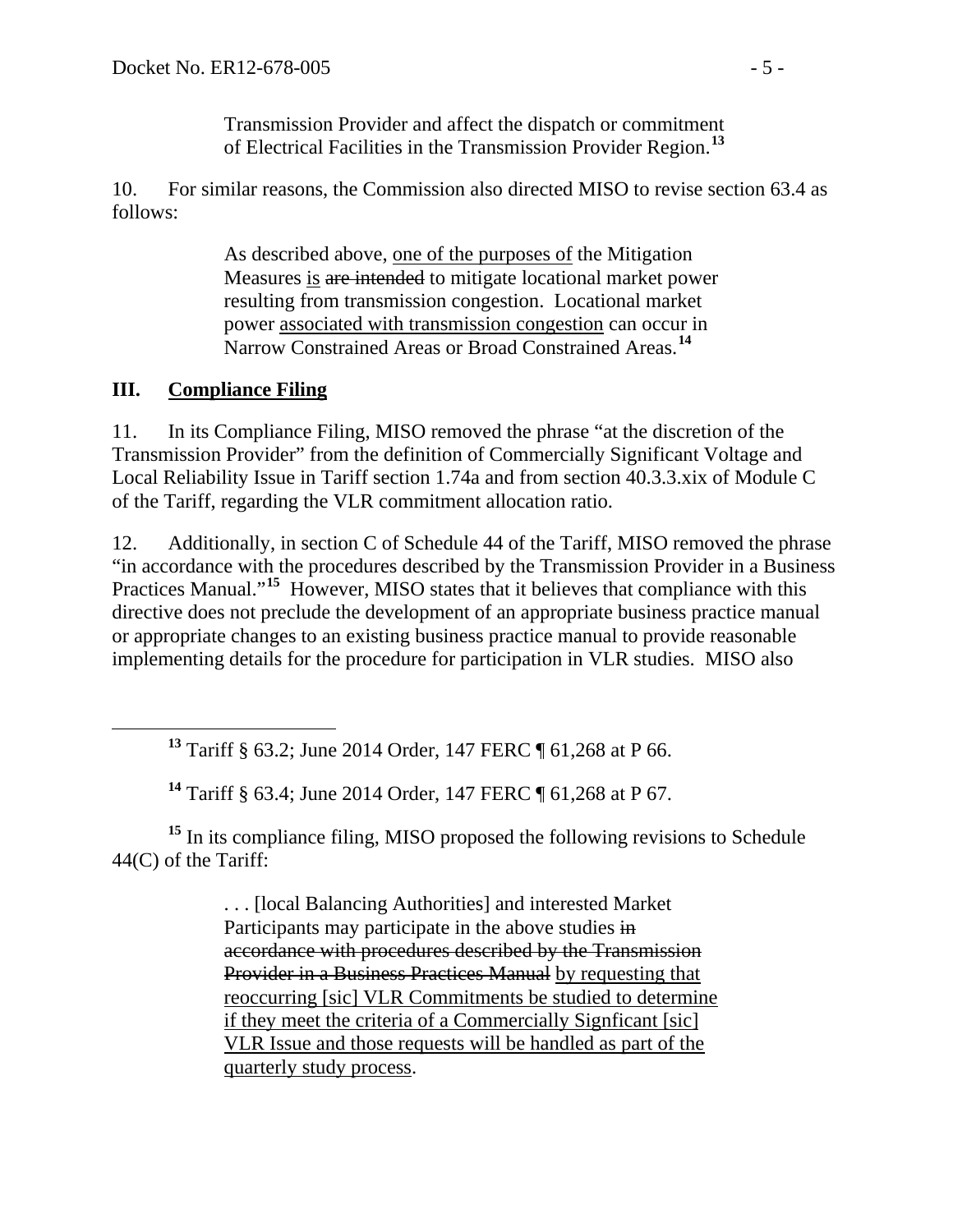added the phrase "or an interested Market Participant" to ensure Schedule 44 is consistent with Module A's definition of Commercially Significant Voltage and Local Reliability Issue.

13. MISO also states that it revised section C of Schedule 44 to provide that a Local BAA or an interested market participant may obtain access to confidential assumptions and outputs of its VLR study, subject to the execution of a non-disclosure agreement. MISO states that the information made available will include the Operating Guides that define the interface constraint that is used to define the transmission facilities that comprise a commercially significant VLR issue. MISO adds that the constraint definition in the Operating Guides addresses the protester's concern regarding how MISO delineates the scope of an interface. However, MISO states that it believes the Commission intended in the June 2014 Order to require the disclosure of only the assumptions and outputs related to the study of the requesting Local BAA or market participant (*i.e.*, information relevant to the particular Local BAA or market participant would be provided to that Local BAA or market participant, but not otherwise). MISO states that it presumes that the Commission did not require the disclosure to a Local BAA or market participant of assumptions and outputs related to the study of other Local BAAs and market participants because it would not be necessary for the purpose recognized by the Commission for access to VLR study data, i.e., to "ensure that MISO is properly calculating the VLR charges" of the Local BAA or market participant requesting the study.**[16](#page-5-0)**

14. With regard to mitigation, MISO replaced "Market Participant submitted Generation Offer" with "Generation Offer" in section 64.1.2.g.i; replaced "Reference Level Generation Offer for a Generation Resource" with "Reference Level Generation Offer" in section 64.1.2.g.i; and replaced "Generation Resource Voltage and Local Reliability Commitments" with "Voltage and Local Reliability Commitments" in sections 64.2.1.d and 64.2.1.f.

15. In addition, MISO added the phrase "or resources with VLR Commitments" in section 65.2.2.b of Module D to clarify that default offers will also apply to all generation resources with VLR commitments, not just those in Narrow Constrained Areas or Broad Constrained Areas. MISO also added the phrase "where there is a VLR Commitment" in section 63.2 of Module D to clarify that VLR mitigation also applies outside of narrow constrained areas and broad constrained areas. Further, MISO added the phrases "one of the purposes of" and "associated with transmission congestion" to section 63.4 of Module D and the phrase "are intended" was replaced with "is" in that same section to

<span id="page-5-0"></span>**<sup>16</sup>** MISO Transmittal at 4 (citing June 2014 Order, 147 FERC ¶ 61,268 at P 61).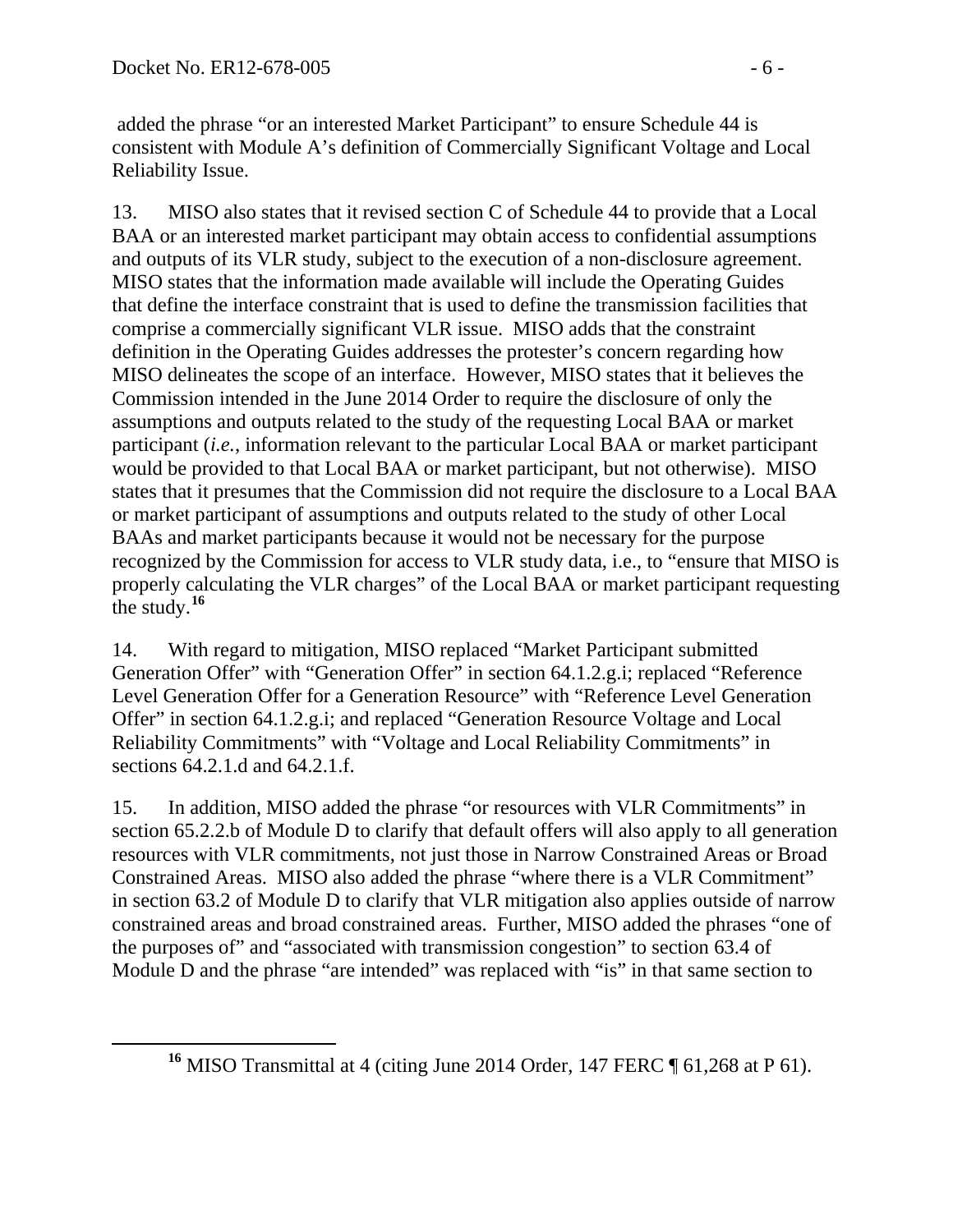clarify that VLR mitigation is not limited to VLR commitments in Narrow Constrained Areas and Broad Constrained Areas. **[17](#page-6-0)**

## **IV. Notice and Responsive Pleadings**

16. Notice of the Compliance Filing was published in the *Federal Register*, 79 Fed. Reg. 46,254 (2014), with interventions and protests due on or before August 20, 2014. NRG Companies**[18](#page-6-1)** and Midwest TDUs**[19](#page-6-2)** filed protests to the compliance filing. MISO filed an answer to the protests and Midwest TDUs filed a reply to MISO's answer.

## **A. NRG Companies Protest**

17. NRG Companies argue that for the study process to be "open and transparent" as required by the June 2014 Order, MISO must provide interested stakeholders access to not only the study assumptions and outputs but also to the models and input files used to perform the studies. NRG Companies state that without access to the models and input files, it may have little or no ability to assess the impact of a given assumption on the study outputs and thereby to focus its attention on those assumptions that actually have a significant impact on the study results.**[20](#page-6-3)** Thus, NRG Companies argue that MISO should post all necessary models and data so that stakeholders may replicate MISO's VLR cost allocation results and conduct their own sensitivity studies.

18. NRG Companies state that the June 2014 Order requires interested stakeholders to file a complaint with the Commission under section 206 of the FPA if they have concerns about the model itself, or that MISO is not performing the study in accordance with the procedures set forth in the Tariff or that study procedures in the Tariff have become unjust and unreasonable.**[21](#page-6-4)** NRG Companies states that the June 2014 Order did not

**<sup>17</sup>** MISO Transmittal at 3.

<span id="page-6-1"></span><span id="page-6-0"></span>**<sup>18</sup>** For the purposes of this filing NRG Companies is comprised of NRG Power Marketing LLC and GenOn Energy Management, LLC.

<span id="page-6-2"></span>**<sup>19</sup>** Midwest TDUs are comprised of Madison Gas and Electric Company, Missouri Joint Municipal Electric Utility Commission, Missouri River Energy Services and WPPI Energy.

<span id="page-6-3"></span>**<sup>20</sup>** NRG Companies add that it can seek more precision in those assumptions that have a large effect on the study results and can tolerate less precision in those assumptions that don't have a large effect on the study results.

<span id="page-6-4"></span>**<sup>21</sup>** NRG Companies Protest at 3 (citing June 2014 Order, 147 FERC ¶ 61,268 at P 61 n.85).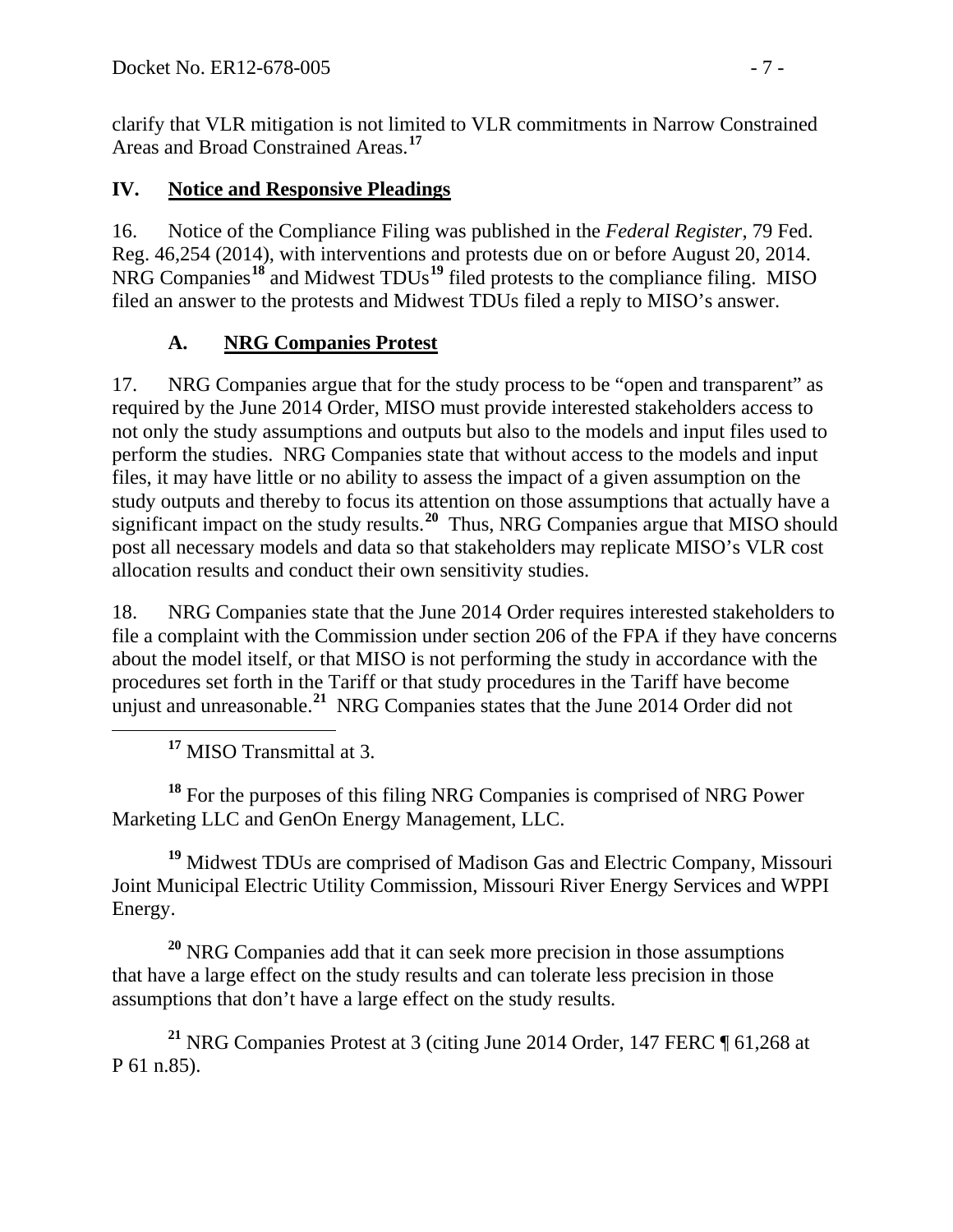preclude access to the models used in the VLR studies but instead assumes that stakeholders already have access to the model so that stakeholders can determined if the MISO performed the study consistent with the procedures in the Tariff. Regardless, even if stakeholders were precluded from challenging the model, access to the model would still be critical to understanding the assumptions underlying and outputs of the model.

19. NRG Companies state that in order to make the study process more "open and transparent" as required by the June 2014 Order, MISO should be required to conduct regular meetings with interested stakeholders similar to those conducted when identifying system support resources under Attachments Y and Y-1 of the MISO Tariff. NRG Companies contend that such meetings will facilitate more meaningful participation in the study process.

20. Further, NRG Companies contend that the MISO Tariff should also be revised to clarify the process for designating a VLR issue as commercially significant. NRG Companies state that even with the required changes, MISO still has too much discretion in the study process. Given the potential impact of a designation as commercially significant, NRG Companies request the Commission to require MISO to include a list of specific criteria that will be used to designate commercially significant VLRs. NRG Companies also request the Commission to direct MISO to revise the Tariff to clarify the role of the independent market monitor in the designation of the commercially significant VLRs. NRG Companies note that the Tariff provides for the independent market monitor to be involved in the designation of a Narrow Constrained Area, but the Tariff provides no such role in the study process resulting in a designation of commercially significant VLRs.

21. NRG Companies request the Commission to confirm that, as MISO states, nothing in the June 2014 Order was meant to "preclude the development of an appropriate Business Practice Manual…, or appropriate changes in an existing Business Practice Manual." NRG Companies state that the Commission should encourage MISO to document those details, including details regarding stakeholder participation in the study process, in a business practice manual as soon as reasonably practicable.

# **B. Midwest TDUs Protest**

22. Midwest TDUs note that MISO omitted a word from the language the Commission required MISO to insert in section 63.2.**[22](#page-7-0)** MISO was required to add the phrase "or where there is a VLR Commitment" to section 63.2, but MISO left out the word "or" which changes the meaning of the sentence. Additionally, Midwest TDUs

<span id="page-7-0"></span>**<sup>22</sup>** Midwest TDUs Protest at 2.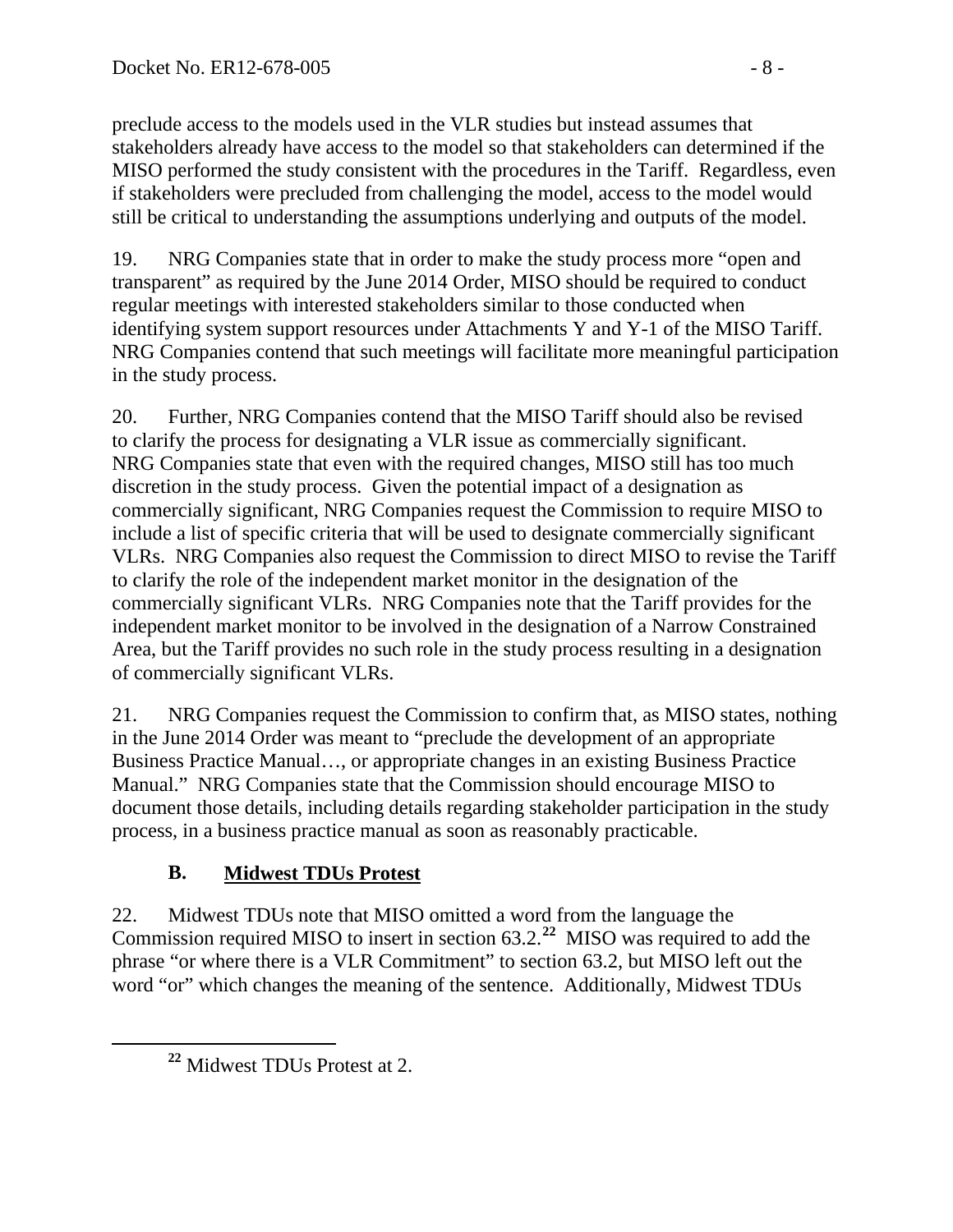state that MISO did not renumber certain sections in 64.1.2, as required.**[23](#page-8-0)** Moreover, Midwest TDUs also state that the Compliance Filing fails to ensure that affected market participants will be able to participate in and review the results of the VLR RSG studies to be conducted by MISO pursuant to Schedule 44. Midwest TDUs state that while the Commission directed MISO to make the study process open and transparent, MISO has limited the access to studies' data and assumptions.

23. Midwest TDUs claim that MISO has gone beyond the June 2014 Order's directive by inserting additional language that serves to nullify the concept of market participation in VLR studies conducted under Schedule 44, contrary to the Commission's express purpose to "clarify that interested stakeholders may participate" in such studies.**[24](#page-8-1)** Midwest TDUs state that the new language limits participation in VLR studies to the act of requesting that a particular recurring VLR issue be studied. Midwest TDUs add that if the act of requesting a study had any real influence on MISO's timing or selection of the VLR issues it studies, that act is clearly not participation in the study process itself. Therefore, Midwest TDUs argue that the Commission should therefore order MISO to delete the new language from the first sentence of section C of Schedule 44, so that it will read: "LBAs and interested Market Participants may participate in the above studies."

24. Midwest TDUs also state that the Compliance Filing goes beyond the Commission's directive by adding language that improperly restricts market participants' access to VLR study data and assumptions even if the market participant has executed the necessary non-disclosure agreements. Midwest TDUs state that MISO will provide study data only to the entity or entities that requested MISO to perform the particular VLR study. Midwest TDUs explain that because MISO will study all VLR issues once each quarter and market participants cannot affect the study schedule, it is to be expected that market participants will not waste their time and resources in making such study requests. The result is that no market participants will be given access to the assumptions and outputs of any of the VLR studies, because they are all initiated by MISO. Midwest TDUs state that even if a particular market participant did request a study, that entity would be the only party that would be given access to the study's assumptions and outputs, even if other parties are affected by the study.

<span id="page-8-0"></span>25. Midwest TDUs note that MISO states that it will provide data and assumptions to the requesting market participant only to the extent to necessary to verify MISO's VLR calculations pertaining to the market participant that requested the data (versus the study).**[25](#page-8-2)** However, MISO proposes to provide the study data and assumptions selectively

**<sup>23</sup>** *Id.*

<span id="page-8-1"></span>**<sup>24</sup>** *Id*. at 4 (citing June 2014 Order, 147 FERC ¶ 61,268 at P 62).

<span id="page-8-2"></span>**<sup>25</sup>** Midwest TDUs Protest at 6 (citing MISO Transmittal Letter at 4).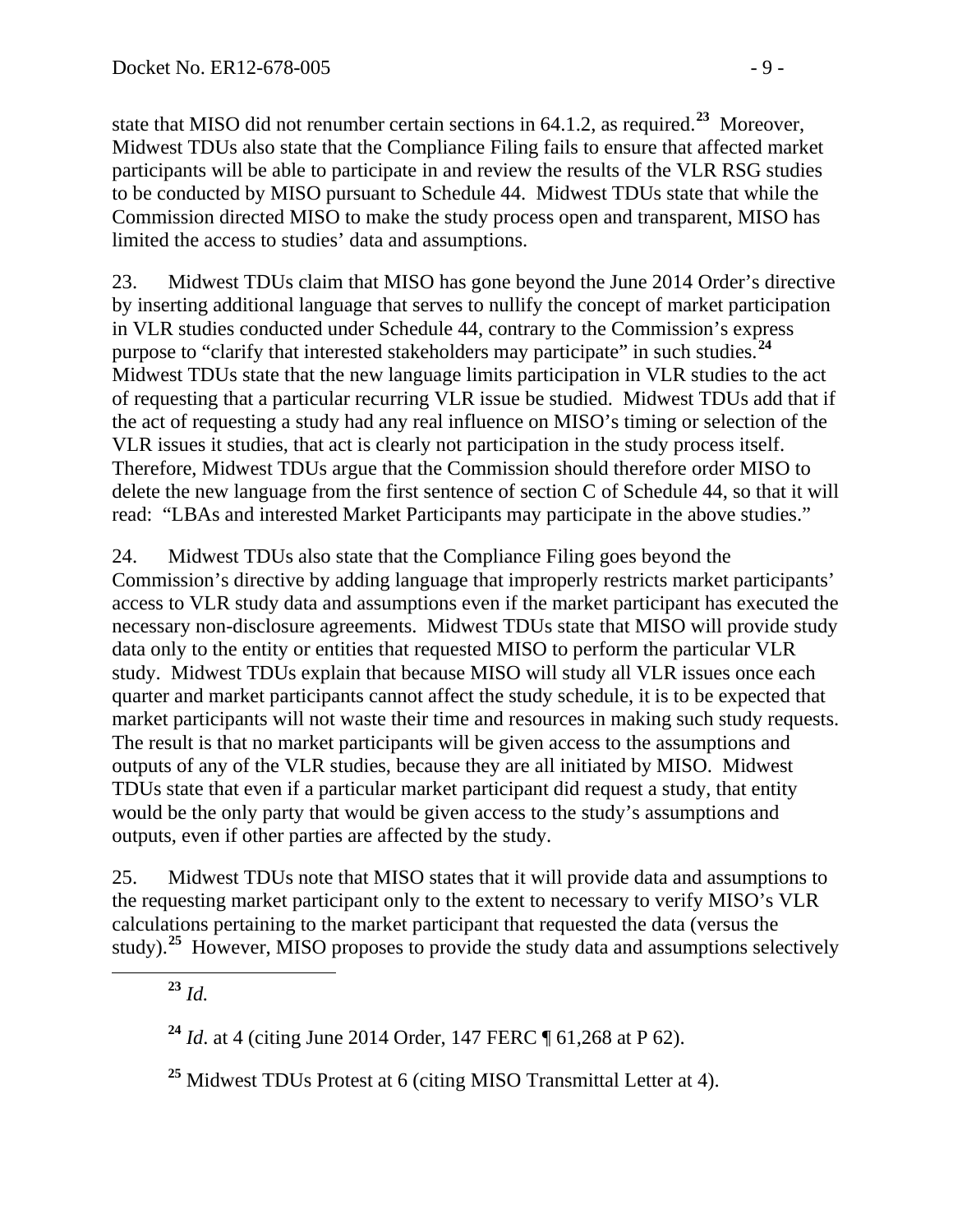to a particular market participant. Midwest TDUs argue that if a market participant is affected by a study, it should be entitled to review the entire study, including data and assumptions, rather than given piecemeal access of an undetermined nature.

#### **C. Answers**

26. MISO answers that Midwest TDUs are correct that MISO inadvertently omitted the word "or" and the sub-section renumber in the Compliance Filing. MISO states that it is willing to make the necessary corrections as part of another compliance filing.

27. In addition, MISO states that it is willing to modify the proposed revisions to section C of Schedule 44, as part of a further compliance filing, to clarify that participation in VLR studies is not limited to the parties that request the studies and that VLR study data can be disclosed to affected market participants even if they did not request the study.**[26](#page-9-0)** To implement this change, MISO proposes to delete the clause in the first sentence of section C of Schedule 44 "by requesting that reoccurring VLR Commitments be studied" while retaining the clause starting with "to determining if they meet the criteria<sup>"<sup>[27](#page-9-1)</sup> MISO proposes to also replace the word "study" with "data" in the</sup> final sentence of section C of Schedule 44, to clarify that market participants that did not request the studies can also request VLR study data to the extent they are affected.**[28](#page-9-2)** However, MISO argues that it is reasonable to limit disclosures to data pertaining to the requesting market participant, while excluding any data regarding other market participants. MISO states that Midwest TDUs have not mentioned any reason why a

<span id="page-9-1"></span>**<sup>27</sup>** Thus, the first sentence of section C would read, "[Local BAAs] and interested Market Participants may participate in the above studies by requesting that reoccuring VLR Commitments be studied to determine if they meet the criteria of a Commercially Significant VLR Issue and those requests will be handled as part of the quarterly study process."

<span id="page-9-2"></span>**<sup>28</sup>** Thus, the last sentence would read, "Each study involves the use of Confidential Information, potentially also including Critical Energy Infrastructure Information (CEII), but subject to the execution of appropriate non-disclosure agreements, [a Local BAA] or interested Market Participant may be granted access to the study's assumptions and outputs, to the extent necessary to verify MISO's VLR calculations pertaining to the LBA or Market Participant that requested the study data."

<span id="page-9-0"></span>**<sup>26</sup>** MISO answer at 3. As noted above at n.15, MISO proposed in its answer to change the language in its compliance filing to provide for Local BAAs and interested Market Participants to participate in studies to determine whether VLR issues are commercially significant.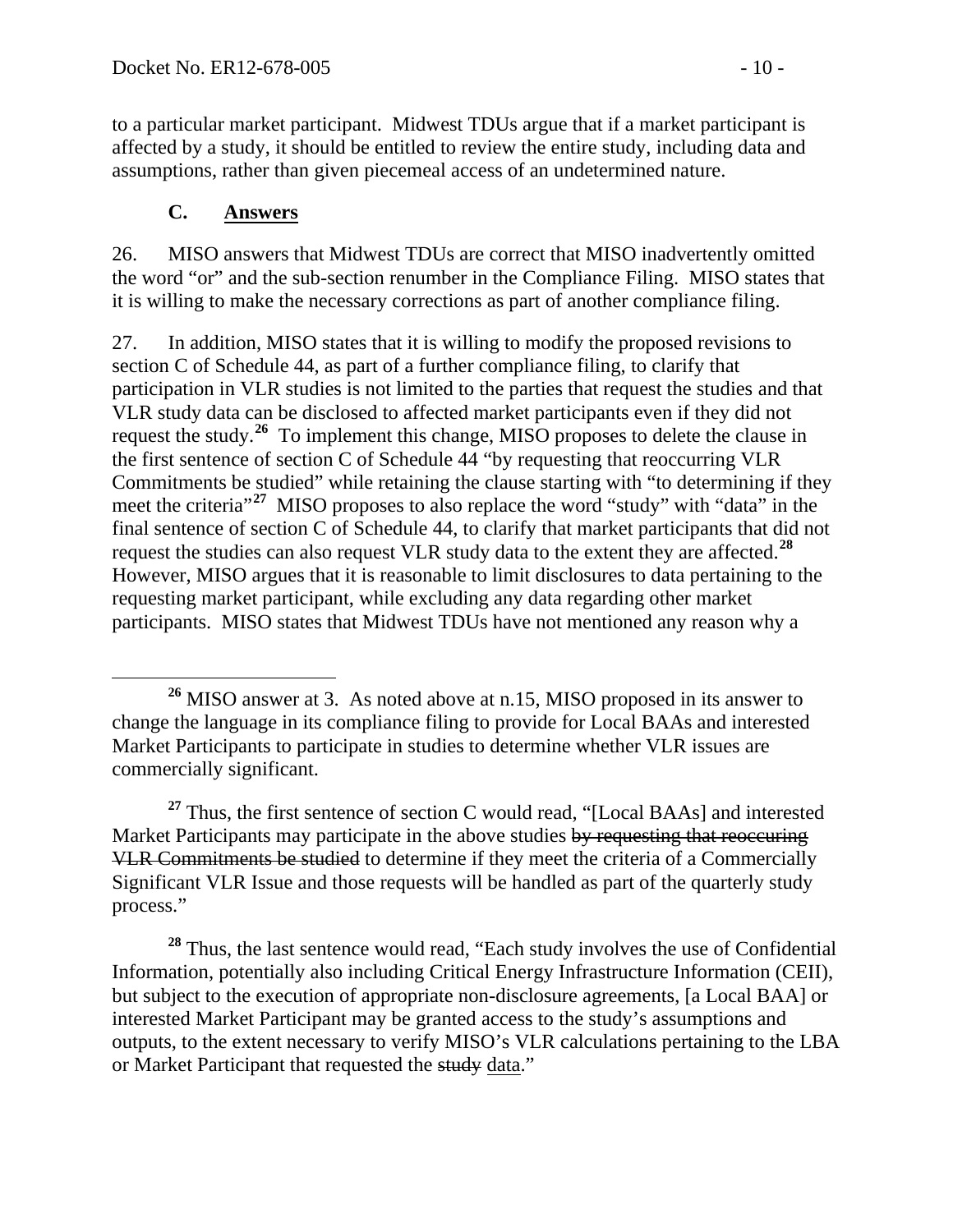market participant requesting VLR study data should be given unlimited access to commercially and competitively sensitive data relating to other market participants.

28. MISO states that it will use its universal non-disclosure agreement and its nondisclosure agreement for Critical Energy Infrastructure Information. MISO states that the Commission did not direct Tariff revisions to change its non-disclosure agreement. Its non-disclosure agreements also include precautions that prohibit the sharing of commercially and competitively sensitive transmission function information to a utility's marketing function employees.

29. MISO also states that the June 2014 Order requires MISO to disclose only the "assumptions and outputs of the model" used for a VLR study, not all "input files" of the model, much less the entire model. MISO argues that, because NRG Companies is requesting more information than required, NRG Companies' request is beyond the scope of this compliance proceeding.

30. Midwest TDUs state in their reply that MISO's proposal in its answer would confuse rather than clarify the issue of the right of market participants to participate in studies to determine whether a VLR issue is commercially significant, and should be rejected. Midwest TDUs state that MISO's proposed change leaves the sentence incoherent. Midwest TDUs explain that the word "they" (in the sentence "LBAs and interested Market Participants may participate in the above studies to determine if they meet the criteria of a Commercially Signficant [sic] VLR Issue and those requests will be handled as part of the quarterly study process"), which originally referred back to "reoccurring VLR Commitments," now appears to refer to "the above studies" (or possibly the "interested Market Participants"). Midwest TDUs state that the June 2014 Order's directive to delete the reference to the Business Practices Manual product is simple and easily understood and MISO's added language should be rejected.

# **V. Commission Determination**

31. We conditionally accept the Compliance Filing subject to a further compliance filing. Although we find that MISO has complied with most of the directives in the June 2014 Order, we agree with the protestors that MISO did not adequately comply with other directives; as a result, the Tariff needs further clarification. Accordingly, we direct MISO to file a compliance filing within 30 days of the date of this order to reflect the directives discussed below.

# **A. Study Process**

32. Because the Commission did not require in the June 2014 Order for MISO to provide the model to market participants, we deny NRG Companies' request to direct MISO to provide the model as a prohibited out-of-time rehearing request. However, we agree with Midwest TDUs and NRG Companies that MISO has not fully complied with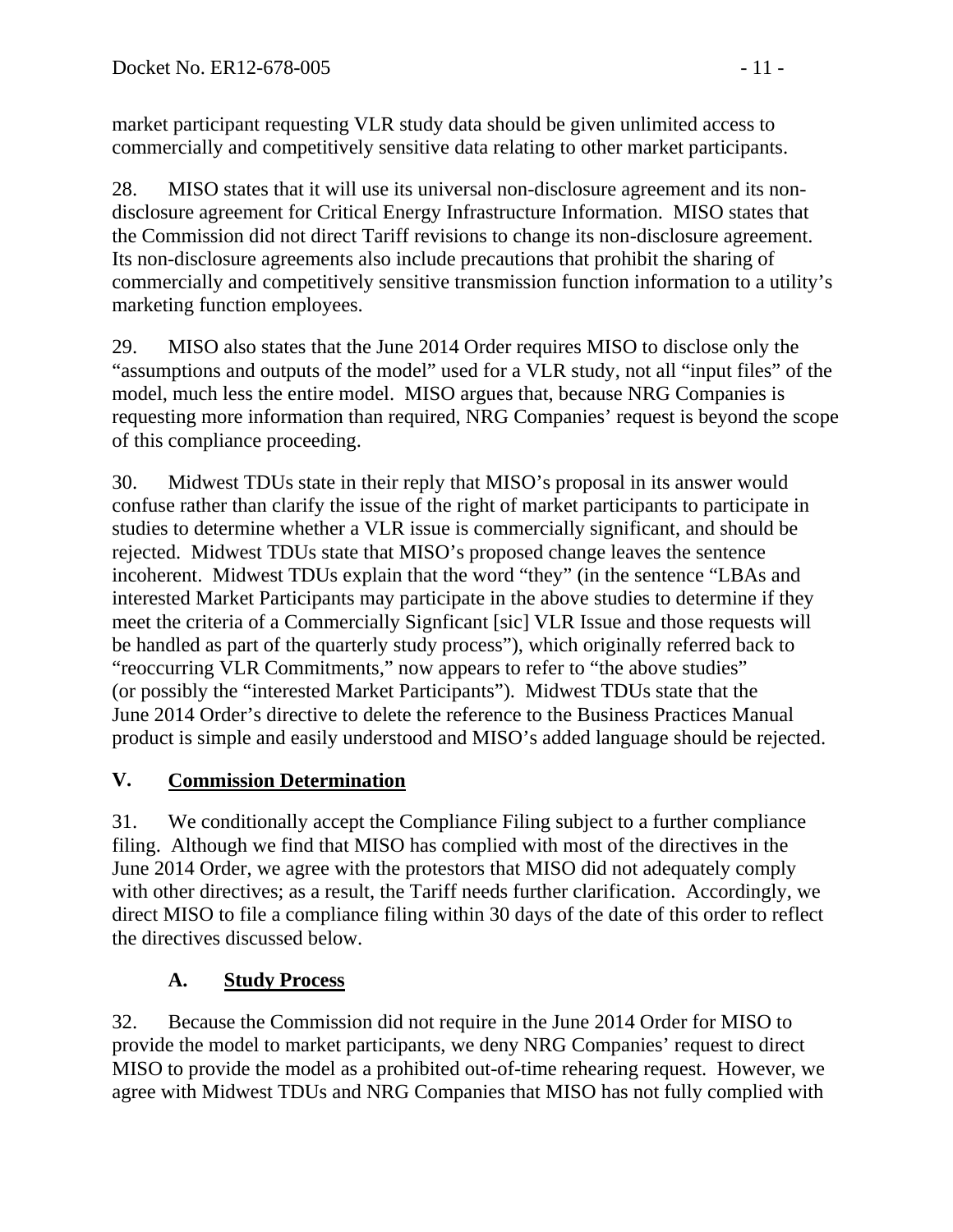the June 2014 Order's directive to make the study process open and transparent. We agree with Midwest TDUs that language added by MISO in the Compliance Filing to section C of Schedule 44 of MISO's Tariff would limit the participation in the study process of Local BAAs and interested market participants to merely requesting a study. If these requests will be rolled-into the quarterly study process that MISO would normally do anyway, it is unclear how MISO's additional language would provide an open and transparent study process. Thus, we direct MISO to revise the new language in the first sentence so that it reads "[Local BAAs] and interested Market Participants may participate in the above studies and request that reoccurring VLR Commitments be studied." In addition, we find that regular meetings with interested stakeholders similar to those conducted when identifying system support resources under Attachments Y and Y-1 of the MISO Tariff, as suggested by NRG Companies, will provide more meaningful participation and opportunity to provide feedback. We direct MISO to further revise section C of Schedule 44 to provide for such participation with interested stakeholders.

33. With regard to a market participant's access to data during the study process, we agree with Midwest TDUs that MISO's proposal to limit access to such data to those parties that request the study has not been shown to be in compliance with the June 2014 Order. As the Commission stated in the June 2014 Order, "Local BAAs and other interested parties should be able to obtain all the assumptions and outputs of the model and we direct MISO to provide such information."**[29](#page-11-0)** Thus, MISO is required to provide all the assumptions and outputs of the model to any interested party (i.e., a party that is financially liable to MISO for VLR-related RSG charges) that signs a non-disclosure agreement. If MISO wants to restrict access to the assumptions and outputs by interested parties, it should have requested rehearing, but it did not. We therefore direct MISO to clarify the language in section C of Schedule 44 to allow access to the assumptions and output that are necessary to verify MISO's calculations of the Local BAA or interested market participant charges. **[30](#page-11-1)**

<span id="page-11-0"></span>**<sup>29</sup>** June 2014 Order, 147 FERC ¶ 61,268 at P 61.

<span id="page-11-1"></span>**<sup>30</sup>** The last sentence of section C would read as follows:

Each study involves the use of Confidential Information, potentially also including Critical Energy Infrastructure Information (CEII), but subject to the execution of appropriate non-disclosure agreements, [a Local BAA] or interested Market Participant may be granted access to the study's assumptions and outputs, to the extent necessary to verify MISO's VLR calculations pertaining to the charges of a LBA or Market Participant that requested the study."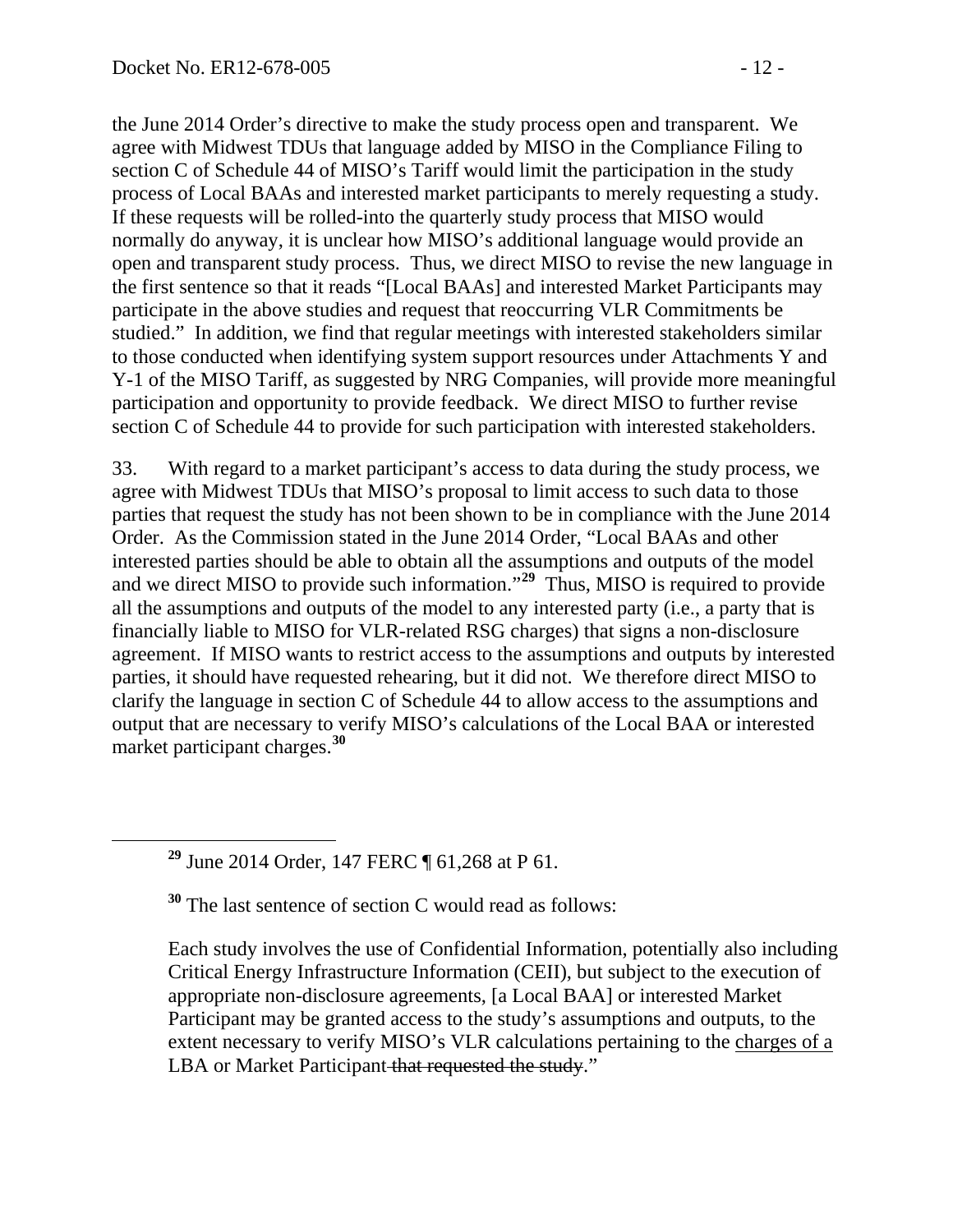## **B. Inadvertently Omitted Compliance Requirements**

34. Midwest TDUs raised two concerns regarding inadvertently omitted compliance requirements**[31](#page-12-0)** which MISO, agrees in its answer to make the necessary correction.**[32](#page-12-1)** Thus, we direct MISO to make these inadvertently omitted compliance requirements.

35. The Commission required MISO to add "or where there is a VLR commitment" to section 63.2. MISO omitted the "or", impacting the meaning of the revised sentence. Accordingly, we direct MISO, in a compliance filing due within 30 days of the date of this order, to revise section 63.2 to state "The Mitigation Measures will only apply in the presence of a Binding Transmission Constraint or a Binding Reserve Zone Constraint **or**  where there is a VLR Commitment."

# **C. Miscellaneous Issues**

36. NRG Companies raise several issues that are beyond the scope of this proceeding. The Commission did not require MISO to clarify the criteria and process for determining commercial significance and the independent market monitor's role in such a determination. Accordingly, we deny the request as a prohibited out-of-time rehearing request.

37. Additionally, NRG Companies agree with MISO's request for the Commission to confirm that it did not preclude the formation of a Business Practice Manual for implementing details for the procedure for participation in VLR studies.**[33](#page-12-2)** The Commission stated in the June 2014 Order that MISO must delete the phrase "in accordance with the procedures described by the Transmission Provider in a Business Practice Manual" because MISO had not yet developed such a Business Practice Manual.**[34](#page-12-3)** The Commission's directive in the June 2014 Order does not preclude MISO from developing such a Business Practice Manual with its stakeholders. However, because the Commission did not direct the formation of the Business Practice Manual in the June 2014 Order, we will not direct it here.

<span id="page-12-3"></span>**<sup>34</sup>** June 2014 Order, 147 FERC ¶ 61,268 at P 62.

<span id="page-12-0"></span>**<sup>31</sup>** Midwest TDUs Protest at 2.

<span id="page-12-1"></span>**<sup>32</sup>** MISO Answer at 2-3.

<span id="page-12-2"></span>**<sup>33</sup>** NRG Companies Protest at 6; MISO Transmittal letter at 2.